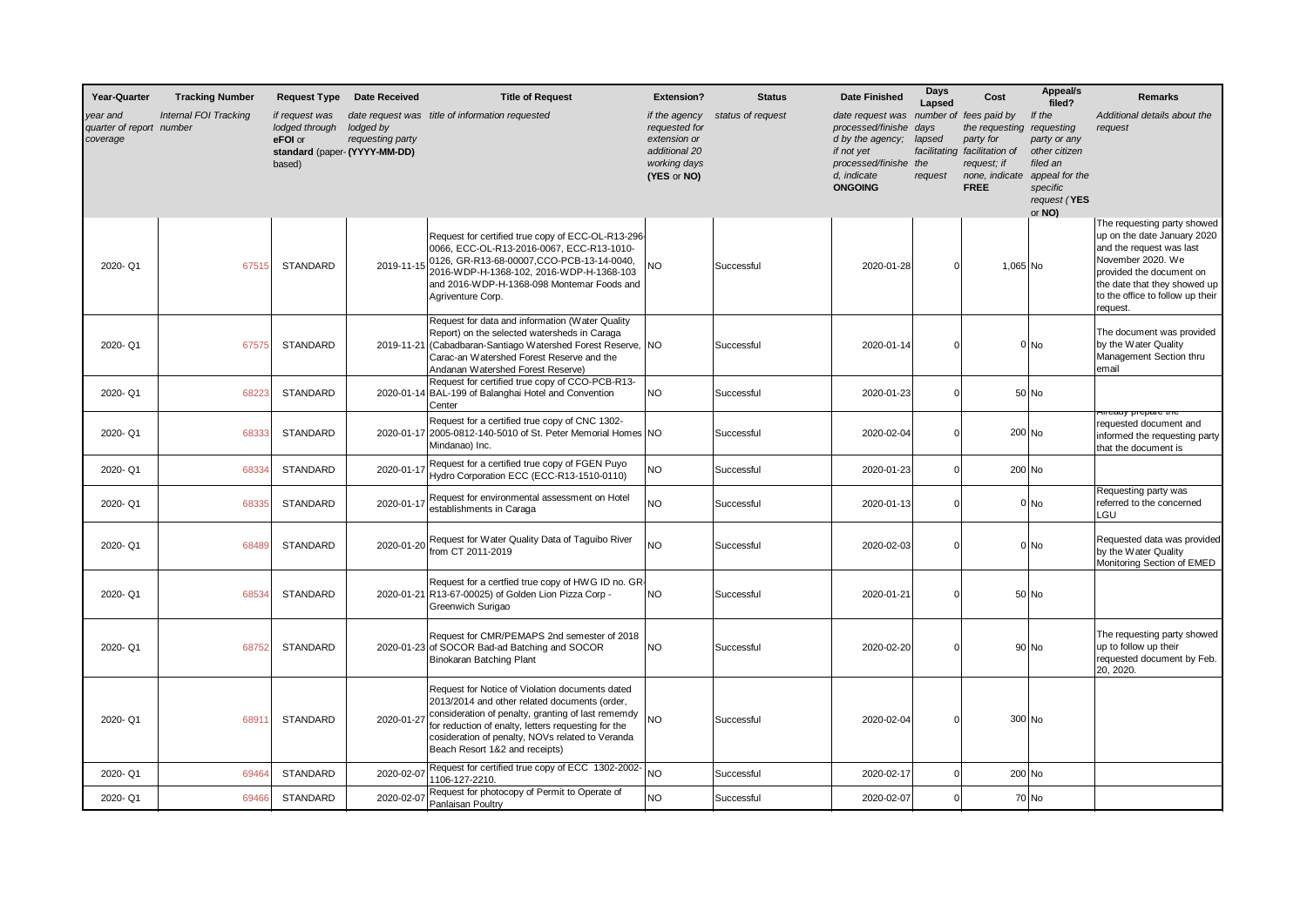|         |                 |                 |            | Request for a photocopy of reply letter on the letter                                                                                                                   |           |                 |            |                             |                 |                                                                                                                                                                                                                            |
|---------|-----------------|-----------------|------------|-------------------------------------------------------------------------------------------------------------------------------------------------------------------------|-----------|-----------------|------------|-----------------------------|-----------------|----------------------------------------------------------------------------------------------------------------------------------------------------------------------------------------------------------------------------|
| 2020-Q1 | 69481           | STANDARD        | 2020-02-07 | dated October 11, 2017 of Nasipit Water District                                                                                                                        | <b>NO</b> | Successful      | 2020-02-07 | O                           | $5$ No          |                                                                                                                                                                                                                            |
| 2020-Q1 | 69622           | STANDARD        |            | Request for a certified tru copy of ECC no ECC-<br>2020-02-13 R13-1106-0085 issued to Erject Mineral Resources NO<br>Trading                                            |           | Successfu       | 2020-02-13 | $\Omega$                    | 200 No          |                                                                                                                                                                                                                            |
| 2020-Q1 | 69688           | STANDARD        | 2020-02-18 | Request for a copy of SMR 1st qaurter of 2019<br>and 4th quarter of 2018 of Makran Trading                                                                              | NO        | Successful      | 2020-02-24 | $\Omega$                    | $0 $ No         | Requested document was<br>granted by the monitoring<br>section.                                                                                                                                                            |
| 2020-Q1 | 69758           | STANDARD        | 2020-02-21 | Request for Water Quality Data of Lake Mainit<br>(Phosphorus, Nitrogen and BOD)                                                                                         | <b>NO</b> | Successful      | 2020-03-02 | C                           | 0 No            | The requested document<br>was released on March 2,<br>2020 by the Water Quality<br>Monitoring Section because<br>the requesting party was<br>required of Memorandum of<br>Agreement that was provided<br>on March 2, 2020. |
| 2020-Q1 | 69762           | STANDARD        | 2020-02-24 | Request for a certified true copy of Certificate of<br>Non-Coverage (CNC-OL-R13-2017-06-00131)                                                                          | <b>NO</b> | Successful      | 2020-02-24 | $\epsilon$                  | 200 No          |                                                                                                                                                                                                                            |
| 2020-Q1 | 69807           | STANDARD        | 2020-02-27 | Request for a certified true copy of ECC 1302-<br>2002-0917-109 of CAAP Butuan Airport                                                                                  | <b>NO</b> | Successful      | 2020-02-27 | $\Omega$                    | 200 No          |                                                                                                                                                                                                                            |
| 2020-Q1 | 69827           | STANDARD        |            | 2020-02-28 Request of data pertaining to the heat resilient<br>plant species and their characteristics                                                                  | <b>NO</b> | Invalid request | 2020-02-28 | $\Omega$                    | 0 No            | The monitoring division<br>informed the requesting party<br>that the requested document<br>can be provided by the<br>DENR not by the office.                                                                               |
| 2020-Q1 | 69850           | <b>STANDARD</b> |            | 2020-03-02 Request for information regarding the Taguibo<br>River Watershed Forest Reserve                                                                              | NO        | Successful      | 2020-04-04 | $\mathcal{C}_{\mathcal{C}}$ | $0$ No          | Requested document was<br>provided by the Water<br><b>Quality Monitoring Section</b><br>thru email.                                                                                                                        |
| 2020-Q1 | 69905           | <b>STANDARD</b> | 2020-03-04 | Request for reports/documents pertaining to the<br>Status of ESWM Implementation in Butuan City                                                                         | <b>NO</b> | Invalid request | 2020-03-05 | O                           | 0 <sub>No</sub> | Requesting party was<br>advised to request and<br>inquire the needed document<br>to the City ENRO of Butuan<br>and to the Brgy. Ambago                                                                                     |
| 2020-Q1 | 69980           | STANDARD        |            | Request for PM10 Daily Data (December 2018 to<br>2020-03-11 January 2020) of the Air Quality Monitoring<br><b>Stations</b>                                              | <b>NO</b> | Successful      | 2020-04-13 | $\Omega$                    | $0$ No          | Requested document was<br>provided by the Air Quality<br>Monitoring Station                                                                                                                                                |
| 2020-Q1 |                 | STANDARD        |            | Request for a certified true copy of built plan,<br>2020-03-19 completion report, plan and details of VTP Mining<br>and Construction Inc.                               | NO        | Successful      | 2020-03-19 | $\Omega$                    | 370 No          |                                                                                                                                                                                                                            |
| 2020-Q2 | R13-2020-000551 | <b>STANDARD</b> |            | Request for a certified tru copy of the Safe Closure<br>2020-06-08 Rehabilitation Plan of Brgy Doongan and other 2<br>letter regarding the funding support              | <b>NO</b> | Successful      | 2020-06-08 | $\Omega$                    | 105 No          |                                                                                                                                                                                                                            |
| 2020-Q2 | R13-2020-000928 | STANDARD        | 2020-06-17 | Request for latest Annual Airshed Status Report,<br>latest Annual Ambient Air assessment Report,<br>latest Annual Water Quality Report<br>and latest Emission Inventory | <b>NO</b> | Closed          | Closed     | ſ                           | $0$ No          | Request was'nt facilitated<br>due to the bug in the IIS. The<br>reuest ws submitted June<br>2020 and appeared in the<br>system Sept. 2020 which<br>means that the request has<br>lapse.                                    |
| 2020-Q2 |                 | STANDARD        |            | Request for certified true copy of the PCO<br>2020-06-22 Accreditation of Mr. Rugiene Fex Casaclang of                                                                  | NO        | Successful      | 2020-06-22 | $\epsilon$                  | 50 No           |                                                                                                                                                                                                                            |
|         | R13-2020-001056 |                 |            | Cabcor                                                                                                                                                                  |           |                 |            |                             |                 |                                                                                                                                                                                                                            |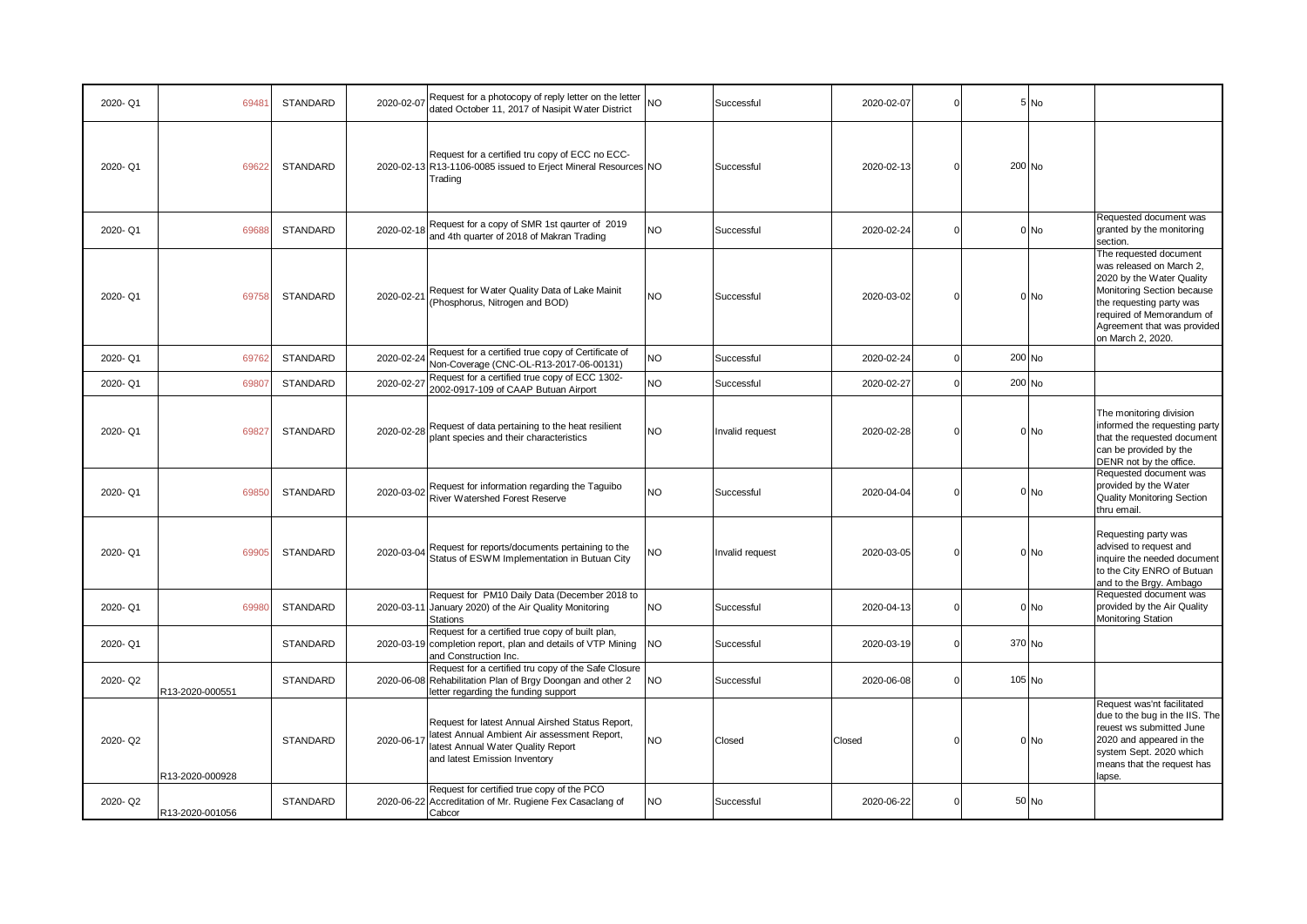| 2020-Q2 | R13-2020-001177 | <b>STANDARD</b> | 2020-06-25 | Request for a copy of the PCO Accreditation of<br>Vincent Namoc                                                                                                                                                                              | NO             | Successful | 2020-06-25 | $\Omega$ |        | $0$ No  |                                                                                                                                                                             |
|---------|-----------------|-----------------|------------|----------------------------------------------------------------------------------------------------------------------------------------------------------------------------------------------------------------------------------------------|----------------|------------|------------|----------|--------|---------|-----------------------------------------------------------------------------------------------------------------------------------------------------------------------------|
| 2020-Q3 | R13-2020-001293 | <b>STANDARD</b> |            | Request for a copy of the status/case (with all the<br>2020-07-01 necessary information) of Sanitary Landfill within<br>the Area of Responsibility of CENRO Nasipit                                                                          | N <sub>O</sub> | Successful | 2020-07-09 |          |        | $0 $ No | This request was replied by<br>the SWM Unit, a letter with<br>the necessary document was<br>provided to the requesting<br>party.                                            |
| 2020-Q3 | R13-2020-001458 | STANDARD        |            | Request for a soft copy of the List of ECC and<br>2020-07-07 CNC holder of Surigao City from CY 2018 -<br>present                                                                                                                            | N <sub>O</sub> | Successful | 2020-07-10 | U        |        | $0$ No  | The request was emailed to<br>elmertex@yahoo.com<br>7/10/2020. Attached in the<br>email were the FOI reply<br>letter and the list of ECC and<br>CNC holders of Surigao City |
| 2020-Q3 | R13-2020-001525 | <b>STANDARD</b> | 2020-07-08 | Request for a certified true copy of the ECC 1367-<br>2003-0627-068-5011 isued to Alta Vista Homes                                                                                                                                           | <b>NO</b>      | Successful | 2020-07-08 | O        | 200 No |         |                                                                                                                                                                             |
| 2020-Q3 | R13-2020-001929 | STANDARD        |            | Request for a certified true copy of the ECC of Holy<br>2020-07-20 Child Colleges of Butuan Hospital Co., ECC-R13-<br>1801-0002.                                                                                                             | <b>NO</b>      | Successful | 2020-07-21 | $\Omega$ | 200 No |         |                                                                                                                                                                             |
| 2020-Q3 | R13-2020-002093 | STANDARD        | 2020-07-23 | Request for the sketch plan of ECC-R13-1312-<br>0176                                                                                                                                                                                         | <b>NO</b>      | Successful | 2020-07-27 | $\Omega$ |        | $10$ No |                                                                                                                                                                             |
| 2020-Q3 | R13-2020-002521 | STANDARD        | 2020-08-16 | Request for Registry information of Business<br>establishment with generator set for Butuan City                                                                                                                                             | <b>NO</b>      | Closed     | 2020-09-08 |          |        | $0$ No  | The Discharge Permit and<br>Permit to Operate Section<br>talked to the client regarding<br>their request.                                                                   |
| 2020-Q3 | R13-2020-003501 | <b>STANDARD</b> | 2020-09-04 | Request for the original copy of the ECC with<br>reference # ECC-R13-1006-0077 amended ECC<br>and PTO of WBB Wood Enterprises bearing with<br>WPP Permit No. RXIII-16-2018                                                                   | <b>NO</b>      | Successful | 2020-10-06 | n        | 250 No |         |                                                                                                                                                                             |
| 2020-Q3 | R13-2020-004045 | <b>STANDARD</b> |            | Request for a copy EIS of Small Scale Mining<br>Industries, Monitoring reports, Copy of<br>2020-09-25 Environmental Compliance Certificate of VPO<br>Enterprises and Gold Processing, Rosario Manobo<br>Tribal Association and Lilibeth Tion | <b>YES</b>     | Successful | 2020-11-09 | 15       |        | 0 No    | The request was emailed<br>after 15 days of lapse<br>because the requested<br>reports.                                                                                      |
| 2020-Q4 | R13-2020-004391 | STANDARD        | 2020-10-07 | Request for Chemical Control Order or the<br>Hazwaste ID of JTC Mineral Mining Corp.                                                                                                                                                         | <b>NO</b>      | Successful | 2020-10-14 |          |        | 50 No   |                                                                                                                                                                             |
| 2020-Q4 | R13-2020-005223 | STANDARD        |            | Request for a copy of our Environmental<br>2020-11-03 Compliance Certificate and Permit to Operate of<br>Samwood Industries                                                                                                                  | <b>NO</b>      | Closed     | 2020-11-03 | O        |        | 0 No    | The client wasn't able to<br>send back the filled up the<br>FOI request form via email.                                                                                     |
| 2020-Q4 | R13-2020-005969 | <b>STANDARD</b> | 2020-11-18 | Request for an IEE Checklist of Flying V Gasoline<br>Station Mobile Station with ECC-R13-0804-058-<br>6281 and Capstone Gas Station with ECC-R13-<br>1012-0165                                                                               | <b>NO</b>      | Successful | 2020-11-18 |          | 205 No |         |                                                                                                                                                                             |
| 2020-Q4 | R13-2020-006108 | STANDARD        |            | Request for a certified true copy of IEE Checklist of<br>2020-11-20 New Graceville Homeowners Association with<br>ECC no. RCC-R13-1301-0020                                                                                                  | N <sub>O</sub> | Successful | 2020-11-20 | $\Omega$ |        | 70 No   |                                                                                                                                                                             |
| 2020-Q4 | R13-2020-006193 | STANDARD        |            | Request for a certified true copy of IEE Checklist of<br>2020-11-23 Ildefonso Villanueva II Homeowners Association<br>with ECC no. RCC-R13-1402-0019                                                                                         | <b>NO</b>      | Successful | 2020-11-23 | $\Omega$ |        | 75 No   |                                                                                                                                                                             |
| 2020-Q4 | R13-2020-005681 | STANDARD        | 2020-11-1  | Request for a certified true copy of Samwood<br>Industries ECC with ECC no. ECC-R13-0806-079-<br>3312 and Permit to Operate 2013-POA-B-1302-<br>011                                                                                          | <b>NO</b>      | Successful | 2020-12-03 |          | 250 No |         |                                                                                                                                                                             |
| 2020-Q4 | R13-2020-006370 |                 | 2020-11-27 | Reuest for a certified true copy of ECC of Van<br>Jezreel Woodcraft                                                                                                                                                                          | NO             | Successful | 2020-12-02 | $\Omega$ | 200 No |         |                                                                                                                                                                             |